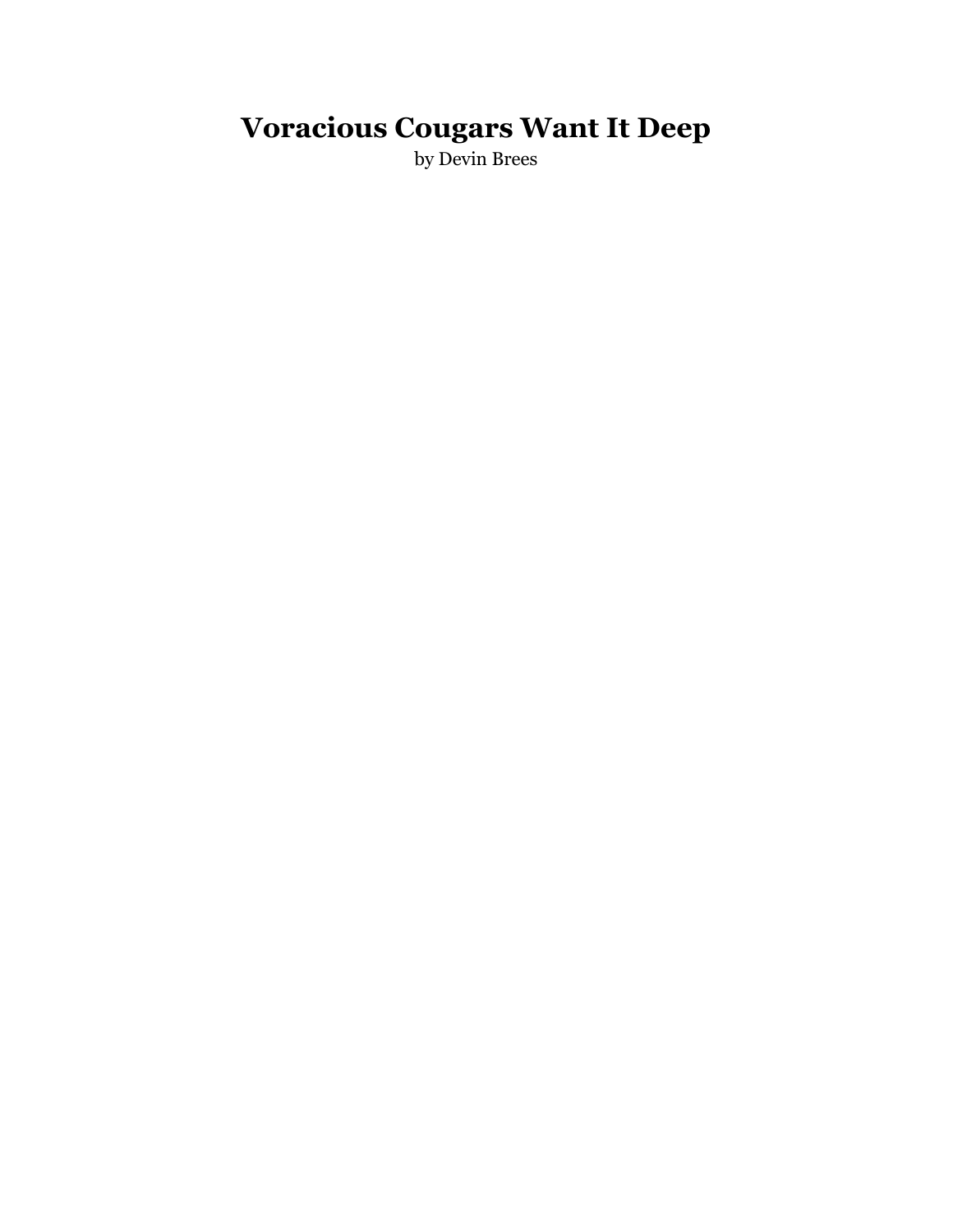## Copyright 2015 FYEO Publishing [through Smashwords]

This book is licensed for your personal enjoyment only. All rights reserved. This book, or parts thereof, may not be reproduced in any form without permission.

This is a work of fiction. Names, characters, businesses, places, events and incidents are either the products of the author's imagination or used in a fictitious manner. Any resemblance to actual persons, living or dead, or actual events is purely coincidental. This work is not attributable to cover model. Cover model is an illustration for viewing only and holds no association with any published narrative. The pseudonym Devin Brees is not to be confused with any living individual.

All characters portrayed in this work are 18 years old or older. This book is for sale for ADULT AUDIENCES ONLY. It contains substantial explicit scenes and graphic language that may be considered offensive to some readers.

Please keep out of reach of minors.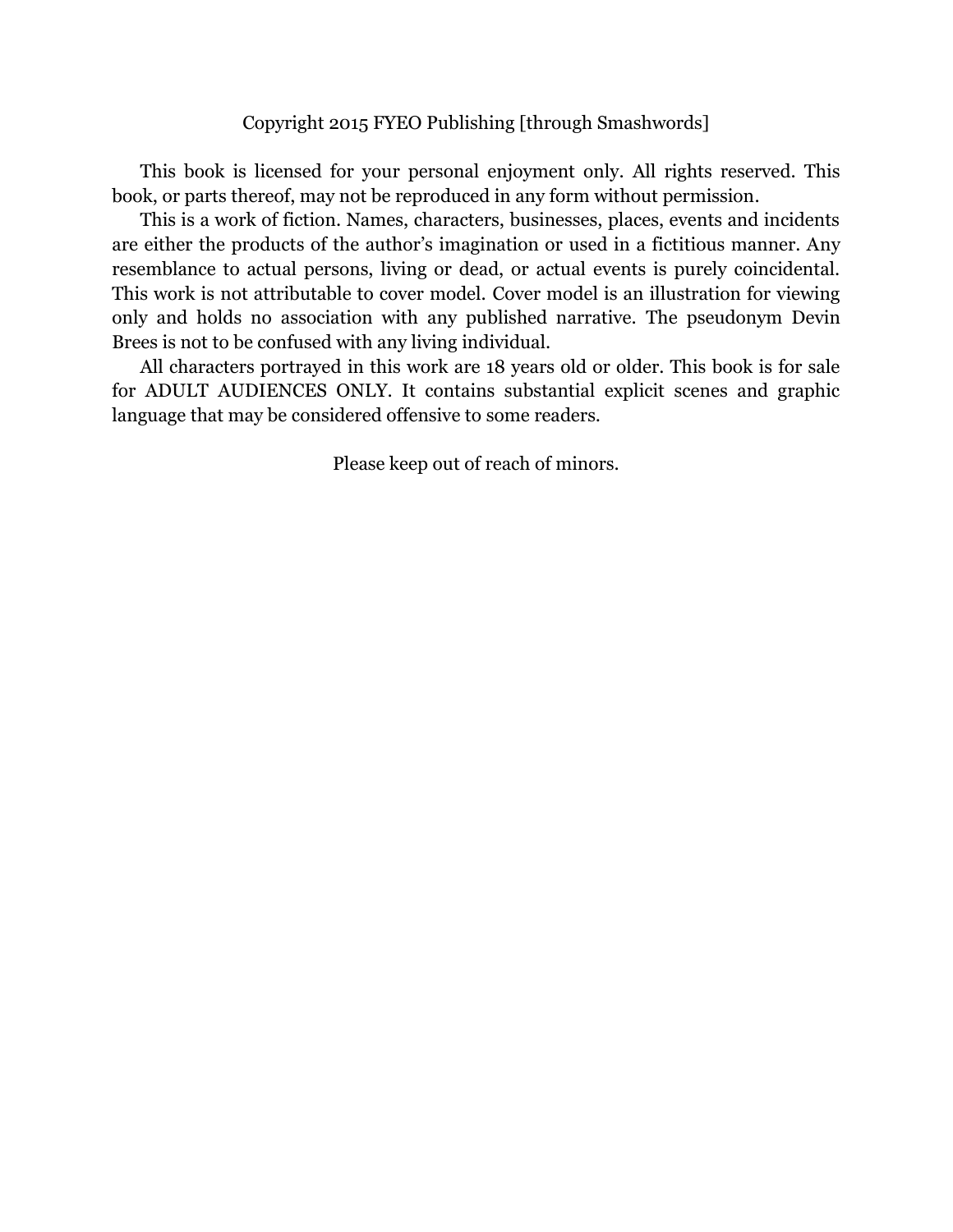## **A Wanton Cougar Awakens**

**I WOULD NEVER** have pictured my wife as a wanton cougar, but after what transpired yesterday, there can be no doubt about it. I'm a photographer, and my studio is a converted bedroom on the first floor of our two-story traditional home. Alberto came by because my Medina CX-7 was misfiring and needed repair. He came highly recommended, and for good reason; he was able to get my camera operational in no time. He tested the camera on my wife, Katelynn, who was setting up the studio for the shoot I had scheduled for that afternoon.

She posed in a number of provocative positions for him, showing off her supple curves within her short skirt and low cut top. She laughed in good fun when he told her that he couldn't think of a sexier model to test his handiwork, and after he left, she giddily moved about the studio to finish the set-up. Alberto was almost twenty years her junior, and he made he feel like a young woman, starving her with attention.

The shoot went flawlessly. It was an older couple, sitting down for their 50th anniversary, and after they left, Katelynn asked me if she thought that we would look that happy at 50 years. I told her that I didn't know, but what would make me happy today was to allow me to take more provocative pictures of her. She ecstatically agreed.

This time, her poses were far more sensual. She tugged at her top to showcase her swollen breasts, and she sat in a chair, parting her pretty thighs, giggling when I bent low to take shots up her skirt, the outline of her abundant mound prominent behind her thin, yellow panties. She ended up performing a strip tease for me, and when she was down to her bra and panties, she became shy and offered to finish the rest without the camera.

We went to the bedroom and got naked. My cock was as hard as marble, and I lay on top of her, easily stretching open her profusely oozing mound. As I filled my slackened wife with my corpulent cock, she closed her eyes and let out a shuddering groan of pleasure like I had never heard before.

"Are you thinking about Alberto?" I said, and she affirmatively squealed with desire. I kept on hammering into her until she threw her hips up to meet me, clenching her hole around my base, and groaning ecstatically through every one of my thrusts.

It wasn't long after that before I came. I rose onto my locked arms and rapidly stroked in and out of her snatch while she fondled her supple jugs and pinched her swollen nipples. Alberto was in my head, too, and I was picturing him on top of Katelynn's sweet curves, aggressively thrusting into her until he was grunting with admiration over my wife's radiant pussy.

After a couple of moaning plunges, my spurting member filled my wife's sweet pussy to the brim, leaving the two of us unable to speak for several minutes.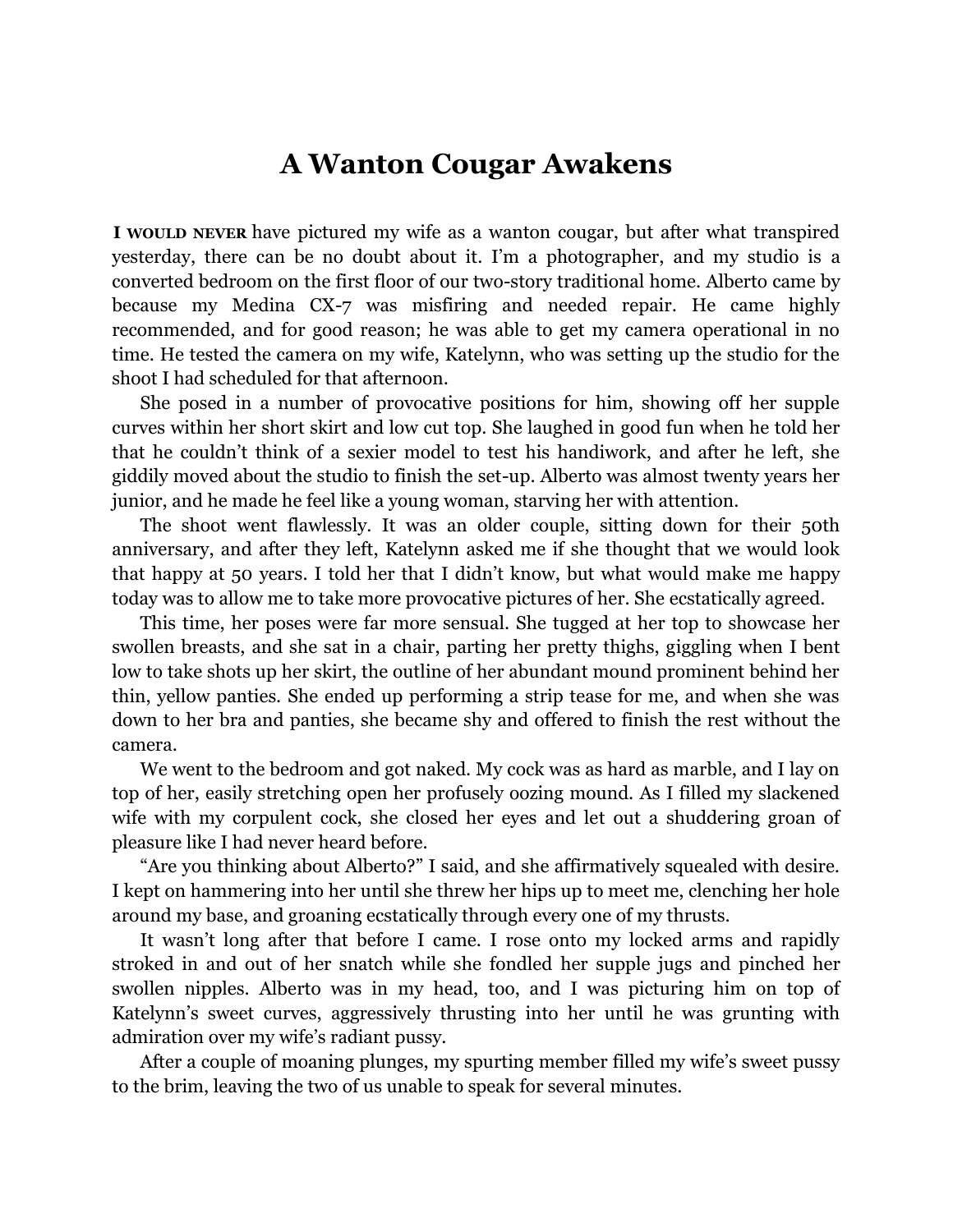After we recovered, Katelynn retrieved my camera and deleted all the pictures but three: one was a shot up her skirt of the thick outline of her pussy within her undies, another was a shot of her bending forward to blow me a kiss with her graceful 36Ds bursting out of her low cut top, and the last one was a full-length pin-up style in her skimpy bra and panties.

"I can email these from the camera, right?"

"Why email them to me? I can just download them to my laptop."

"Who says I'm emailing them to you?"

She handed me the camera and I quickly looked at the readout to find out that she sent them to Alberto. My cock immediately throbbed as I thought about what that young man would do when he saw those R-rated pictures of my wife. I picked up my phone, refreshing my email regularly, and about 20 minutes later, he emailed a response.

*Your wife is hot! Can I see more?*

I showed Katelynn and she sighed with excitement, spreading her legs.

"Get your camera," she said meekly, and I hurriedly started shooting pictures of her naked pussy before she lost her nerve. She played to the camera like a natural, opening up her delicate hole and looking into the camera with her 'come fuck me eyes' that I knew were for Alberto. My cock remained sturdy throughout the shoot, and when we were done, she sent off several of the X-rated photos to a man she had just met hours before.

"What do you think he'll say?" She said.

"I think he'll be too busy jerking off to say anything."

She pushed me onto my back and rode my re-energized cock, and when I asked her if she wanted to do the same to Alberto, she whimpered affirmatively and clutched her hot pussy around my throbbing member.

While she rode my cock, my phone rang, signifying that I had received an email. Katelynn grabbed my phone and attentively read his response.

The next thing I knew, she was using my phone to snap a picture of my raging cock penetrating her folds. Then she tapped a message and sent it off, dropping my phone on the bed next to me while she closed her eyes and rocked up and down my shaft.

I picked up the phone and looked at the last two emails.

*Is this an offer?* He wrote.

*It is if you can get over here tonight.* She replied, attaching the picture of her cock-hungry pussy getting fucked.

Just then he responded. "He wants to know what time," I said.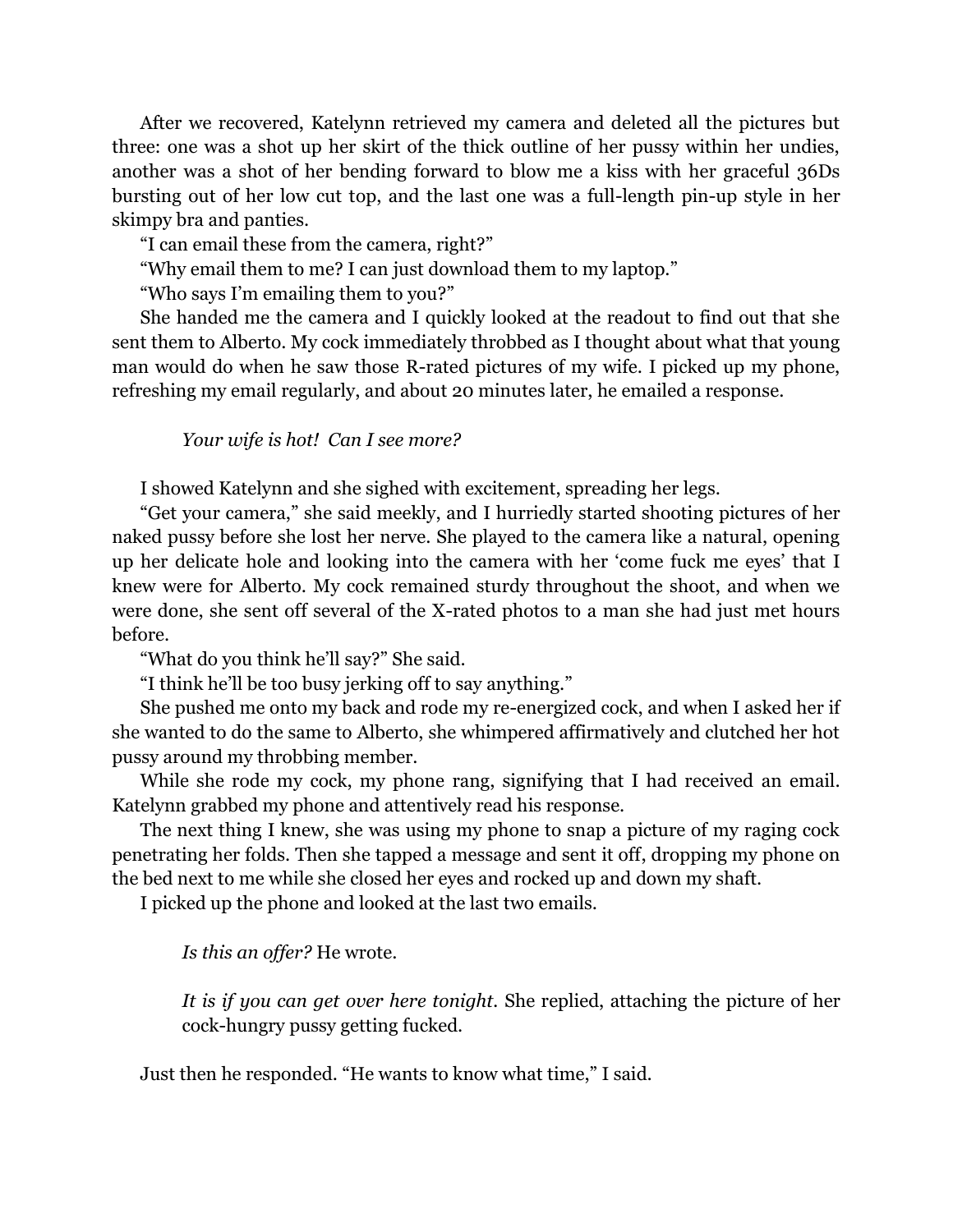"Nine o'clock," she said with a guttural moan, and she fell on top of me as a raging bliss throbbed through her pussy.

I quickly typed her response, and then I shot more hot come into her pussy.

**◊**

Alberto was right on time, and I took him to the studio where Katelynn lay on a thick rug on her stomach wearing nothing but a pair of high heels, her flowing dark hair cascading down the sweet curve of her back, and her firm ass and legs appearing glossy under the bright studio lighting.

"My husband's going to take some pictures of us," she said. "I hope you don't mind."

"Not at all," he said, and she rolled over and lifted one leg, bending it at the knee to offer her rosy sex to him.

He quickly dropped onto the floor and put his mouth between her swollen labia. I started with some wide shots of her quivering body and then moved in close to get some photos of his attentive lips exploring her dreamy slit. My cock raged in my pants when he stuck out his tongue and licked up and down her heated sex, and when he twirled his strong tip around her plump clit, her thundering folds hungered for more.

He slipped two fingers into her moist hole, and lustily attacked her cunt until she was squealing with pleasure. After her climax ended, Alberto continued in earnest, licking and sucking her clit while working his fingers against her g-spot. She caressed the perky tips of her generous orbs, and a few short seconds later, she was coming again, stronger than the first. I knelt near Alberto's legs and took several shots of her thighs clenching around his head, and her shaking bliss unmistakably showing on her excited face.

"Gimme that cock," she said with intense desire, and Alberto started to remove his clothing. My cock was raging to join them and fill up her hot sweet mouth, but I also couldn't miss a shot, so as Alberto took off his shirt and worked his pants open, I took pictures of Katelynn's trembling breasts, and when she let out a lascivious groan of pleasure, I whipped my camera to Alberto to record his enormous manhood splaying her hole.

I'm a little above average in size, but Alberto had several inches on me, and when he slotted his raging crown into her folds, my wife hungrily raised her cunt to meet him. A half-dozen clicks of the camera later, and his pulsing erection was completely inside of her.

I took some wide shots of Katelynn on her side and Alberto on his knees between her legs, the two of them writhing and grinding at the point of their union. My wife never looked more gorgeous and I wanted her more than ever, but first I wanted to watch her new lover fuck her.